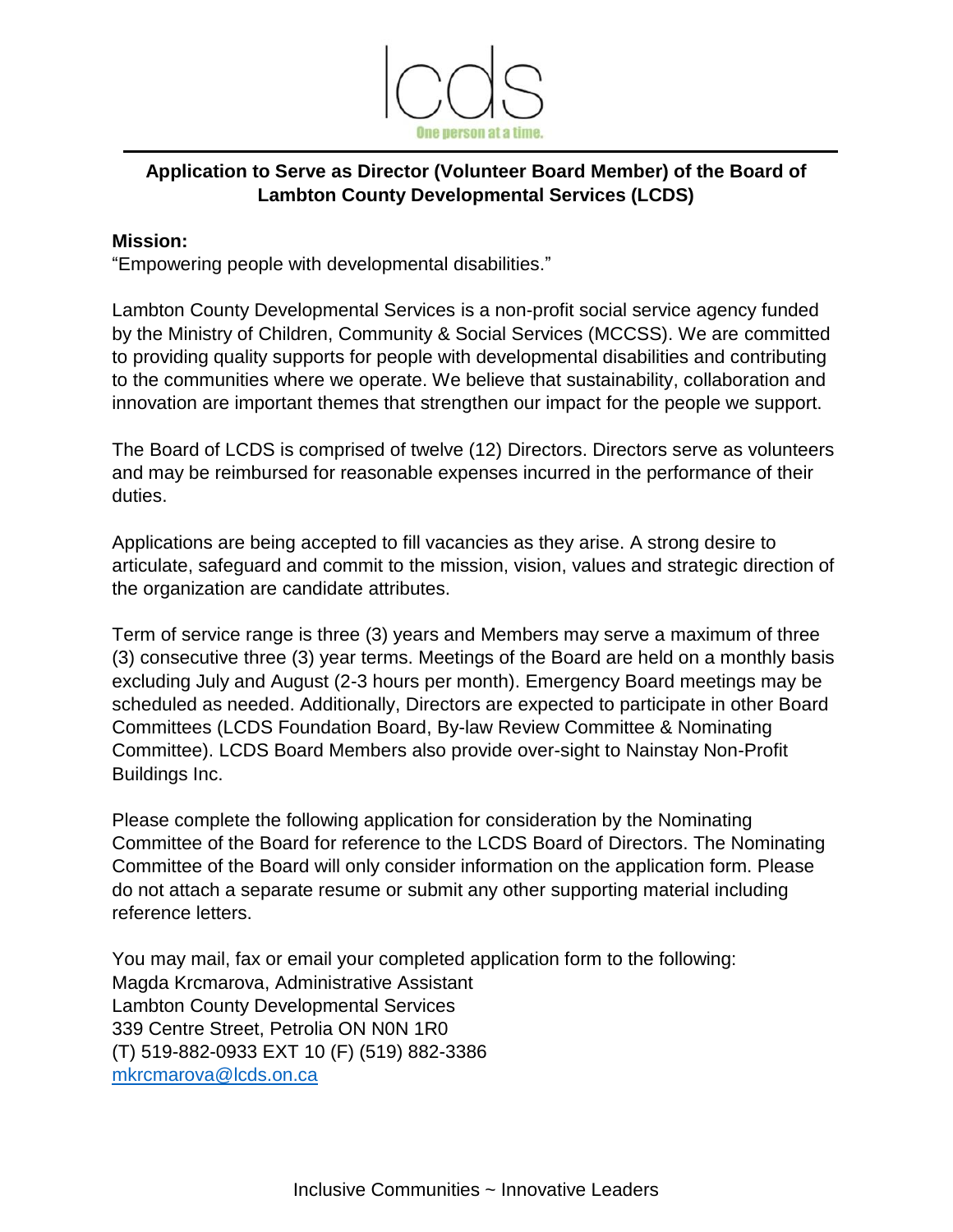

### **LCDS Board of Director Application Form**

| <b>TITLE</b> (please circle one): Mr.                                            | Ms. Miss |           |
|----------------------------------------------------------------------------------|----------|-----------|
| FIRST NAME: ____________________________ LAST NAME: ____________________________ |          |           |
|                                                                                  |          |           |
|                                                                                  |          |           |
| Email Address: __________________________________Cell #: _______________________ |          |           |
|                                                                                  |          |           |
|                                                                                  |          |           |
|                                                                                  |          |           |
| Previous Experience on a Board: Ves                                              |          | <b>No</b> |

**1. Educational Background Please indicate the institution attended, degree or credentials attained and year of completion**.

**2. Professional and Employment Background Please provide a chronology of all relevant work experience, including a description of consulting projects, starting with the most recent. Indicate employer, your title/position, the dates you held the position, and a summary of your responsibilities**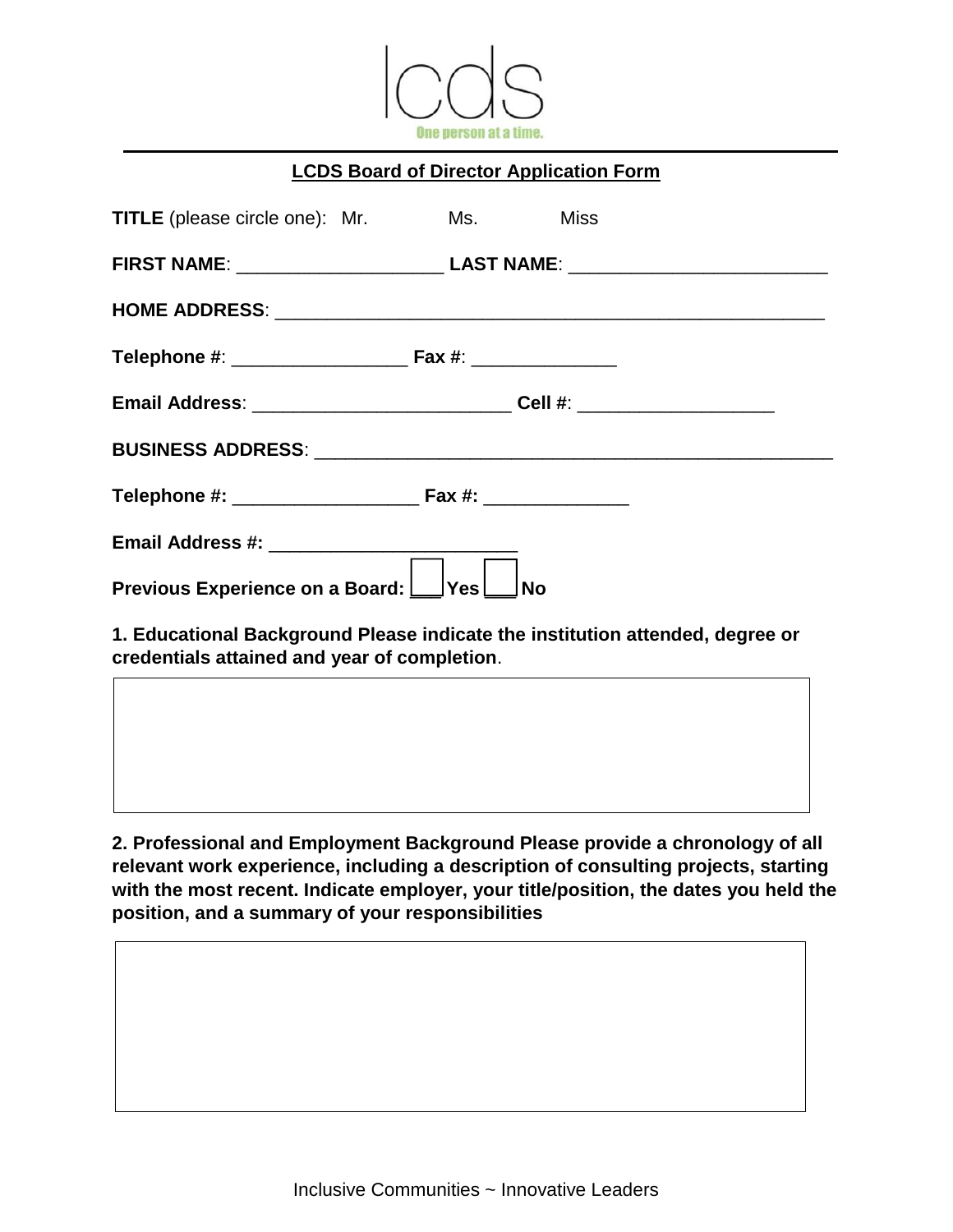

**3. Community Involvement Please include the name of the organization served, your position and the dates you were involved.**

**4. Memberships in professional organizations (if applicable).** 

5. **Additional Information State experience which will support your ability to serve effectively as a member of the LCDS Board of Directors.**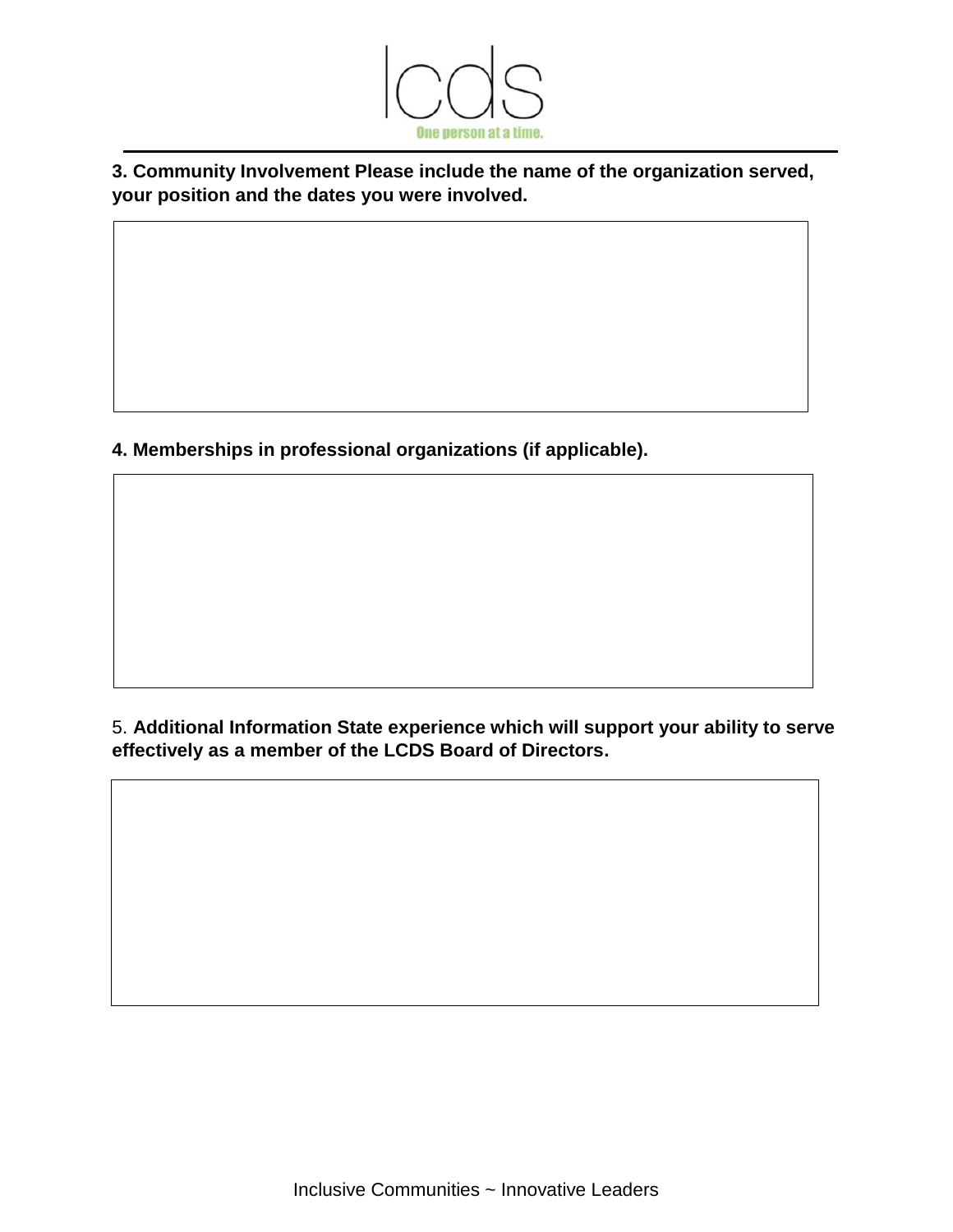

## **6. References** - **please provide the names and contact information for three persons who could provide a reference for you. Include name, occupation, address and telephone number**.

**Specific Areas of Relevant Expertise:** *Please select all that apply.*

- **□ Accounting or Finance**
- **Community Relations**
- **T** Event or Project Management
- $\Box$  Fundraising
- □ Human Resources/Personnel Management
- $\Box$  Law
- **Marketing/Communications**
- **□** Medical
- $\Box$  Grant writing/assessment
- $\Box$  Not-for-profit experience
- □ Policy Development
- □ Strategic Planning
- □ Volunteer Coordination/Management
- $\Box$  Other:

The information requested on this Application Form is being collected and used by the LCDS Board of Directors to evaluate the suitability of all potential candidates for nomination to the LCDS Board of Directors. The qualifications of an intended Director are subject to a review by the Nominating Committee of the Board. Additional personal information will be required from you if you are a candidate who is considered for nomination. Information about you may also be collected from the organizations or from the references you have provided. The information is used to evaluate your suitability as a candidate, as well as to verify the truth and accuracy of the information you have provided, and for no other purpose. This information will not be disclosed except as required for the above-noted purposes.

Signature of Applicant Date

\_\_\_\_\_\_\_\_\_\_\_\_\_\_\_\_\_\_\_\_\_\_ \_\_\_\_\_\_\_\_\_\_\_\_\_\_\_\_\_\_